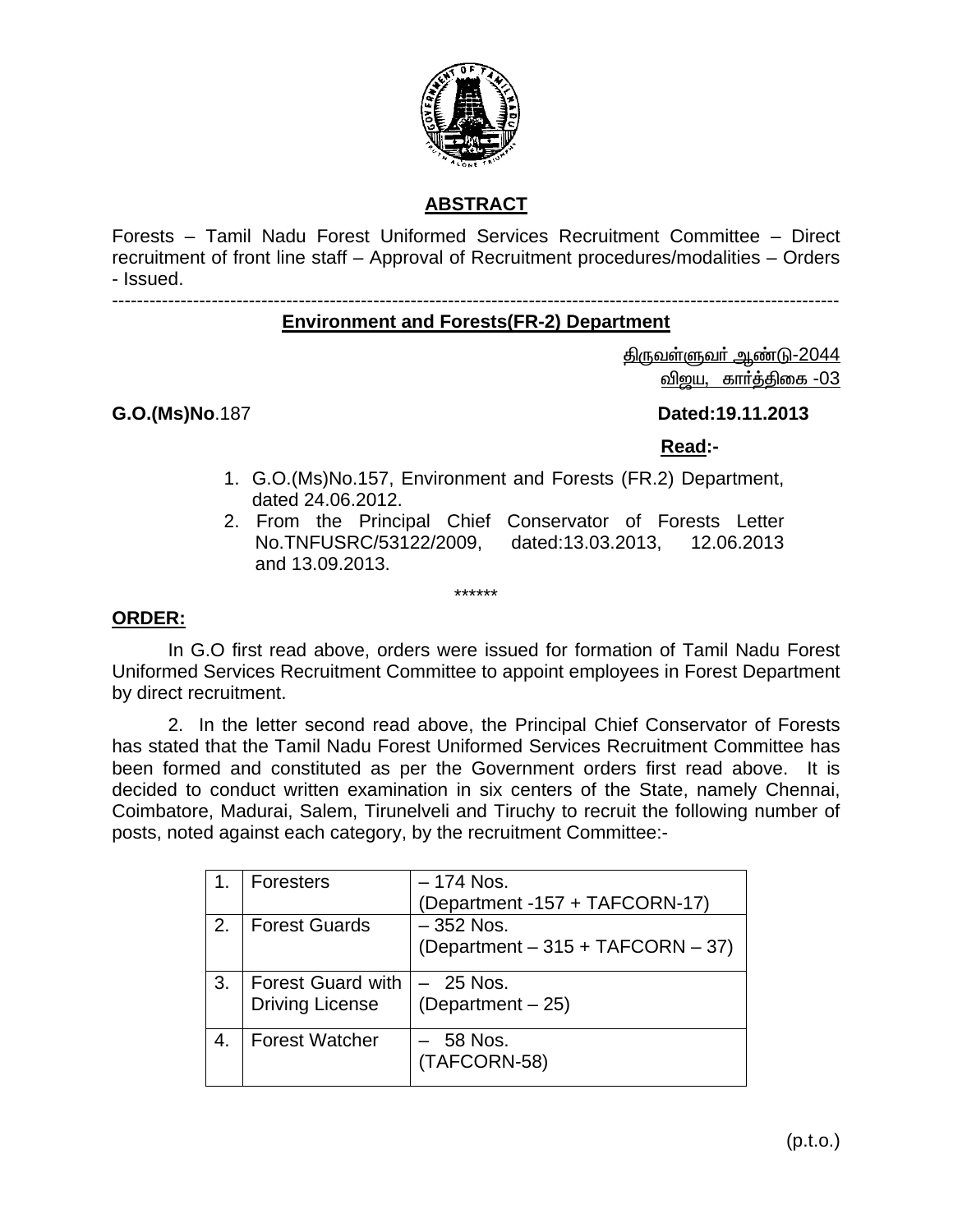3. The Principal Chief Conservator of Forests has also proposed, the recruitment procedures of the Tamil Nadu Forest Uniformed Services Recruitment Committee as detailed below :-

## **RECRUITMENT PROCEDURES OF THE TAMIL NADU FOREST UNIFORMED SERVICES RECRUITMENT COMMITTEE :-**

**1.** The applications will be invited through Offline mode only.

#### **2. (A) AGE (as on 1st July) For the post of 1) Forester 2) Forest Guard 3) Forest Guard with Driving Licence 4) Forest Watcher**

| SI.<br>No. | Category                                                                                   | Minimum Age<br>(should have<br>completed) | Maximum Age<br>(should not have<br>completed) |
|------------|--------------------------------------------------------------------------------------------|-------------------------------------------|-----------------------------------------------|
|            | "General" [i.e Candidates not<br>belonging to SCs, SC(A)s, STs,<br>MBCs/DCs, BCs and BCMs] | 21 Years                                  | 30 Years                                      |
| 2.         | SCs, SC(A)s, STs, MBCs/DCs, BCs,<br><b>BCMs and DWs of all Castes</b>                      | 21 Years                                  | 35 Years                                      |

## **(B). EDUCATIONAL QUALIFICATIONS - For the post of Foresters :-**

Must hold a Bachelors' Degree in Science or Engineering of any recognised University with any one of the following subjects:

1)Agriculture 2)Animal Husbandry 3)Botany 4)Chemistry 5)Computer Applications/Computer Science 6)Engineering ( All Engineering subjects including Agricultural Engineering) 7)Environmental Sciences 8)Forestry 9)Geology 10)Horticulture 11)Marine Biology 12)Mathematics 13)Physics 14)Statistics 15)Veterinary Science 16)Wildlife Biology 17)Zoology

## **Written Examination for the post of Foresters (Degree Level)**

| SI.       | Paper                                                                                                            | Duration of | Maximum      | Pattern of        |
|-----------|------------------------------------------------------------------------------------------------------------------|-------------|--------------|-------------------|
| <b>No</b> |                                                                                                                  | the         | <b>Marks</b> | Examination       |
|           |                                                                                                                  | Examination |              | (Bi Lingual)      |
| 1         | Paper-I:                                                                                                         |             |              |                   |
|           | General<br>Knowledge,<br>Aptitude,<br>Mental ability, data analysis, Basic<br>English, Basic Tamil Language etc. | 3 Hours     | 100          | Objective<br>Type |
| 2         | Paper-II:<br><b>General Science</b>                                                                              | 3 Hours     | 100          | Objective<br>Type |

Based on the written examination, the successful candidate will be called for appearing in Walking test, Physical standards verification and Personality test in 1:3 ratio for final selection. The maximum marks assigned for Personality test is 25.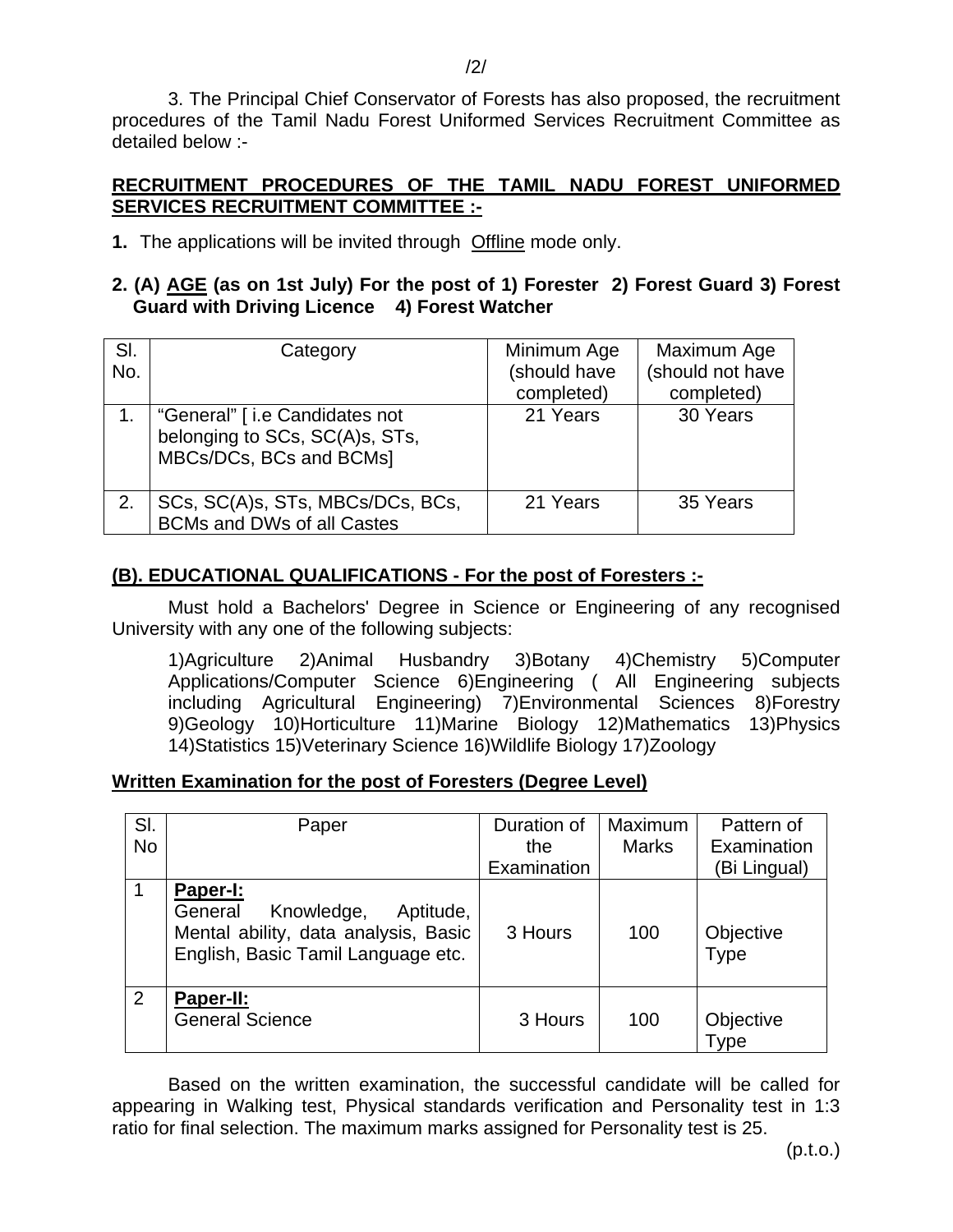The minimum pass marks prescribed is 40% in case of General category and 30% in all other categories (SCs, SC(A), ST, MBCs/DCs, BCs (Other than BCMs) and BCM)

# **Qualification for the post of Forest Guard/Forest Guard with Driving Licence:**

## **Forest Guards:**

A pass in Higher Secondary Course with Physics, Chemistry, Biology, Zoology (or) Botany as one of the subjects.

## **Forest Guard with Driving licence:**

- 1) A pass in Higher Secondary Course with Physics, Chemistry, Biology, Zoology (or) Botany as one of the subjects.
- 2) Must Possess a valid driving licence issued by the competent Transport Authority of the Government of Tamil Nadu.
- 3) Must Possess a certificate from a reputed firm or company to the effect that the candidate possess experience in driving motor vehicles for a period of not less than 3 years after obtaining the driving licence.
- 4) Must possess elementary knowledge of general mechanism of automobiles.
- 5) Must possess a first aid certificate.
- 6) Must possess a clear eye-sight.

## **Written Examination for the post of Forest Guard/Forest Guard with Driving Licence ( +2 Level Science)**

| SI. | Paper     | Duration of the | <b>Maximum Marks</b> | Pattern of Examination |
|-----|-----------|-----------------|----------------------|------------------------|
| No  |           | Examination     |                      | (Bi Lingual)           |
|     | General   | 3 Hours         | 150                  | <b>Objective Type</b>  |
|     | Knowledge |                 |                      |                        |

Based on the written examination, the successful candidate will be called for appearing Walking Test and Physical standards verification in 1:3 ratio for final selection.

 The minimum pass marks prescribed is 40% in case of General category and 30% in all other categories (SCs, SC(A), ST, MBCs/DCs, BCs (Other than BCMs) and BCM)

#### **Educational Qualification for the post of Forest Watcher:-**

Must possess minimum General Educational qualification.

## **Examination for the post of Forest Watcher ( 10th Level Science)**

| SI.<br>No | Paper                | Examination | Duration of the   Maximum Marks | <b>Pattern of Examination</b><br>(In Tamil) |
|-----------|----------------------|-------------|---------------------------------|---------------------------------------------|
|           | General<br>Knowledge | 3 Hours     | 100                             | Objective Type                              |

Based on the written examination, the successful candidate will be called for appearing Walking Test and Physical standards verification in 1:3 ratio for final selection.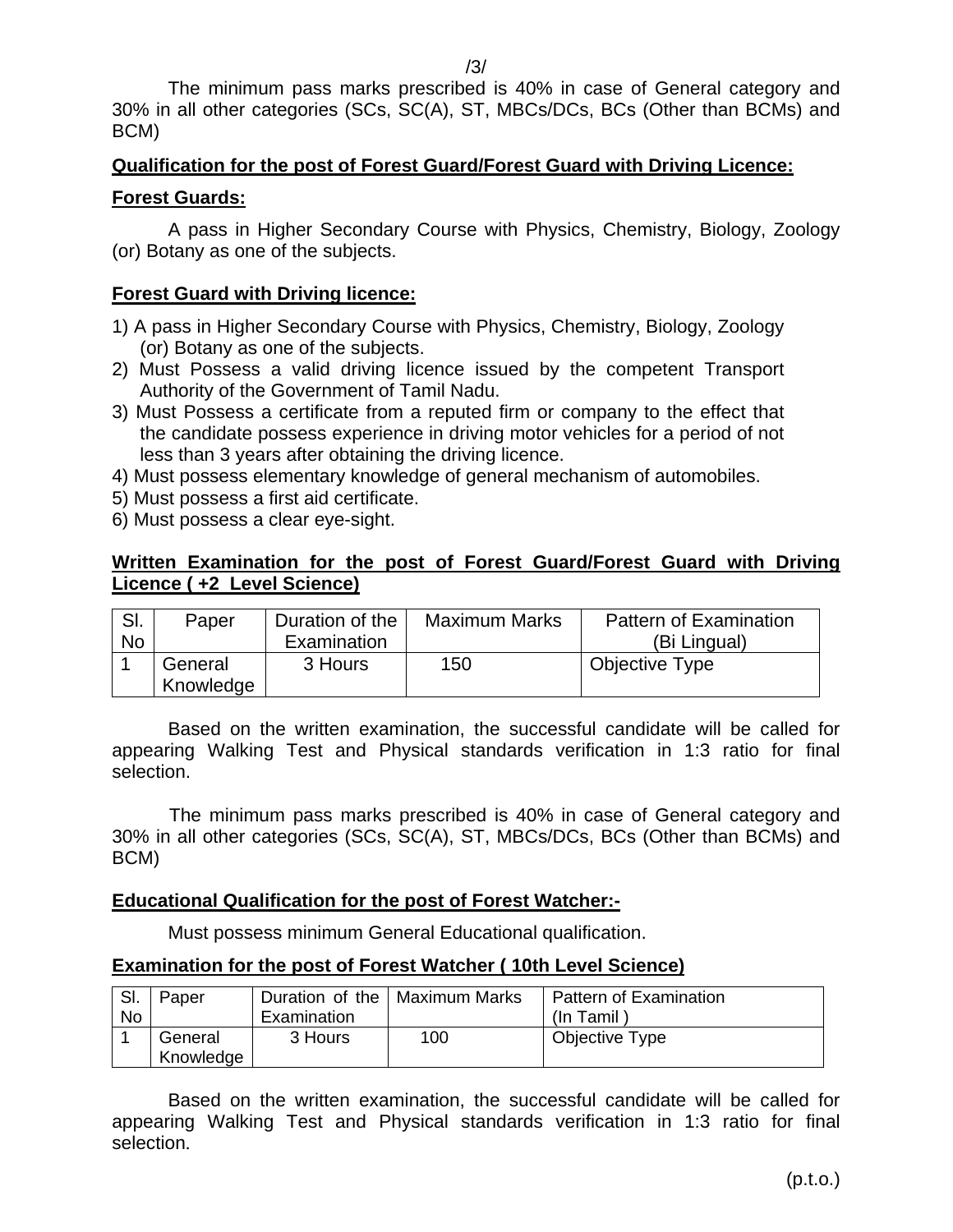The minimum pass marks prescribed is 40% in case of General category and 30% in all other categories (SCs, SC(A), ST, MBCs/DCs, BCs (Other than BCMs) and BCM)

#### **(C) PHYSICAL STANDARDS:**

Candidates must possess the following **Minimum Physical Standards:-** 

#### **For Men:**

| Height            | 163 Cms.                                     |
|-------------------|----------------------------------------------|
| Chest measurement | 79 Cms (round the chest) on full expiration. |
| Chest expansion   | 5 Cms on full inspiration.                   |

#### **For Women:**

| Height            | 150 Cms.                                     |
|-------------------|----------------------------------------------|
| Chest measurement | 74 Cms (round the chest) on full expiration. |
| Chest expansion   | <b>5 Cms on full inspiration.</b>            |

For the candidates belonging to the Jungle Tribes specified in Tamil Nadu Forest Subordinate Service Rules and Scheduled Tribes specified in the Part-B of Schedule II in Tamil Nadu State and Subordinate Services Rules, Rule 2 (17) in Part I the following height standard will be allowed:-

Male candidates - 152 Cms Female candidates - 145 Cms

**Only candidates possessing the above said minimum physical Standards are eligible to apply for the post .** 

#### **3. GENERAL INFORMATION**:-

- i. The rule of reservation of appointments apply to the post and distribution of the vacancies will be as per the rules in force.
- ii. In G.O.Ms.No.145, Personnel and Administrative Reforms (S) Department, dated 30.09.2010, the Government have issued orders to fill up 20% of all vacancies in Direct Recruitment on preferential basis to persons acquired the **prescribed qualification** through Tamil Medium. The 20% reservation of vacancies on preferential allotment to **Persons Studied in Tamil Medium (PSTM)** will apply for this recruitment.
- iii. If no qualified and suitable women candidates are available for selection against the vacancies reserved for them, those vacancies will be filled by male candidates belonging to the respective communal categories.
- iv. 30% of vacancies in the post of Forest Watcher will be apportioned equally between Scheduled Tribe youths and Scheduled Tribes Anti-poaching Watchers of Tirunelveli, Virudhunagar, Dindigul, Theni, Coimbatore, Tirupur, The Nilgiris, Madurai, Kanniyakumari, Erode, Namakkal, Salem, Dharmapuri, Thiruvannamalai, Vellore, Tiruchirappalli and Perambalur districts (i.e.) 15% each, as per G.O.(Ms.) No.205 Environment and Forests(FR-2) Department dated 13.08.2012.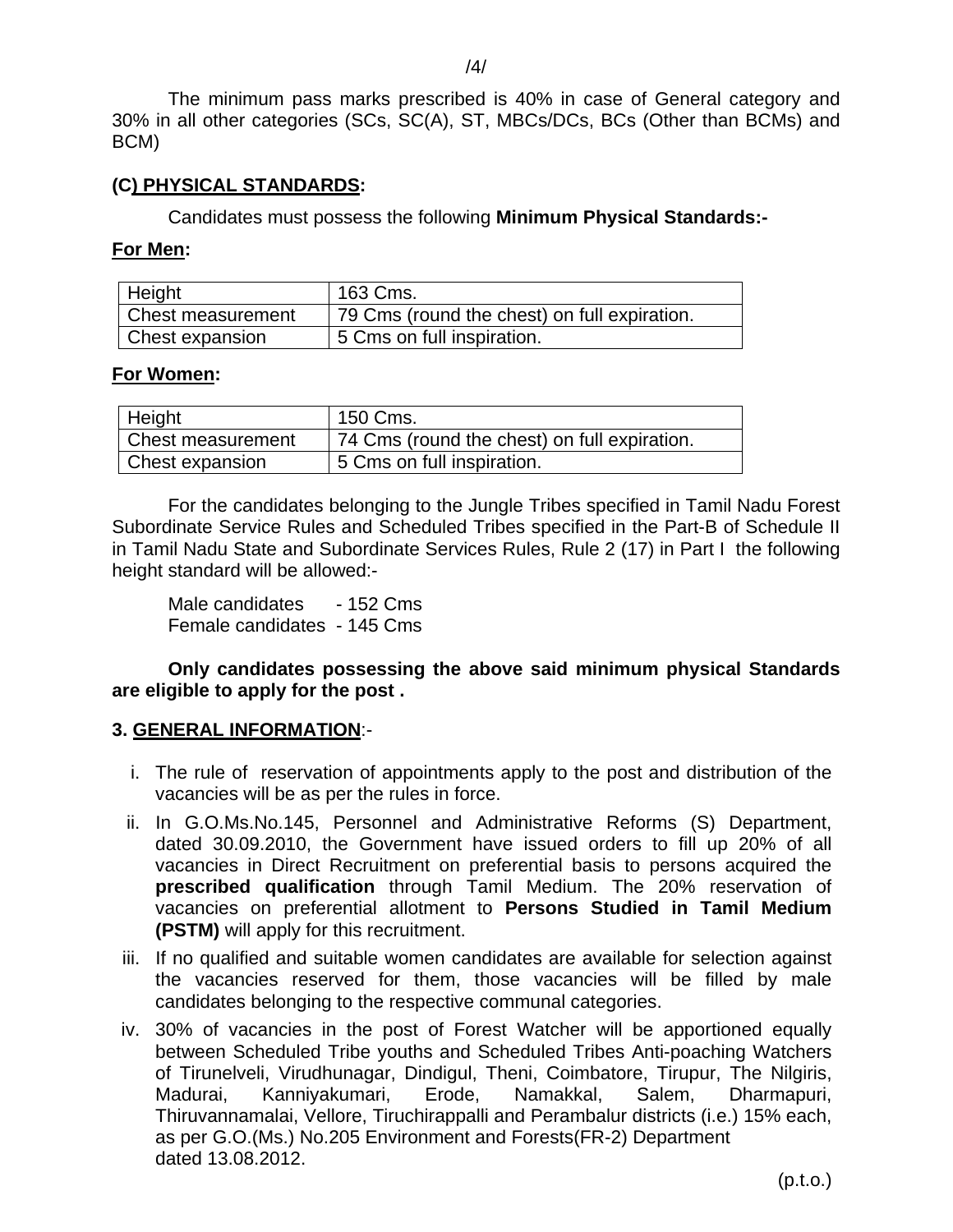v. Reservation to the extent of 10% will be made on horizontal basis (i.e.) within each category of reservation viz. SC/SC(A)/ST/MBC /DC/BC (other than BCM)/BCM and Open competition, for outstanding sports persons who have represented the State at Senior or Junior levels during last 3 years or who have represented the country in recognised national/ international competition and won top places, as per G.O.(Ms.) No, 132 Environment and Forests(FR-2) Department dated 18.06.2002, for the posts of Forester, Forest Guard, Forest Guard with driving licence and Forest Watcher.

## vi. **PHYSICAL TEST:**

candidate before he/she is finally selected will be required to undergo a physical test consisting of a walk of 25 Kms and 16 Kms to be completed in 4 hours by male and female candidates respectively.

## vii. **CENTRE FOR EXAMINATION:-**

Examination will be held at Chennai, Salem, Madurai, Coimbatore, Tirunelveli and Trichy only.

**Note: The Tamil Nadu Forest Uniformed Services Recruitment Committee reserves the right to increase the number of Examination Centres and to re-allot the candidates for its convenience.** 

#### viii **PROCEDURE OF SELECTION:-**

The selection will be made in the order on the basis of Written Examination, Physical standards measurement, Walking Test, Viva-voce (only for Forester posts) and Medical examination and only those qualified in the Written Examination will attend the next level Tests.

## ix **APPLICATION FEE:-**

• Application fee of Rs.50/- per candidate will be charged.

## x **EXAMINATION FEE:-**

- Examination fee Rs.250/- for Forester posts; Rs.150/- for Forest Guard, Forest Guard with driving licence and Forest Watcher posts.
- Candidates claiming exemption from examination fee should pay Rs.50/ towards Application fee.
- Those who have registered in the **one time registration** system and paid the registration fee of Rs.50/- and received the registration ID, **need not pay** the application fee for a period 5 years from the date of registration even if he applies for any other posts subsequently notified by the Tamil Nadu Forest Uniformed Services Recruitment Committee. But those candidates shall pay Examination fee, if applicable.
- xi The Committee will follow and carryout the rules of the Government with regard to the policies of recruitment and other related matters.
- xii Wherever necessary the procedures stipulated in the Tamil Nadu State and Sub-ordinate Services Rules will be followed by the Committee.